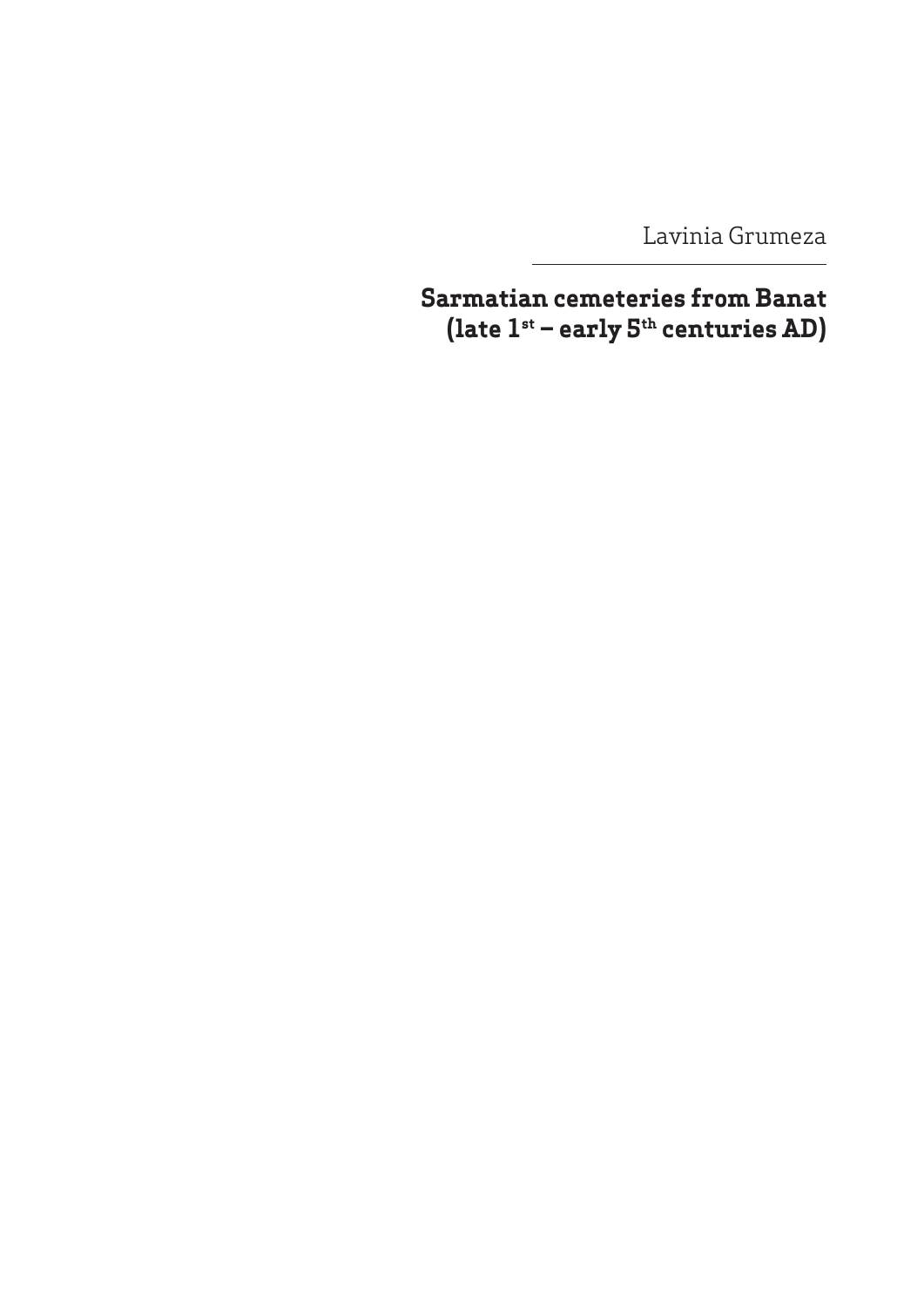### INSTITUTE OF ARCHAEOLOGY AND ART HISTORY CLUJ-NAPOCA MUSEUM OF BRĂILA



Editor: Costin Croitoru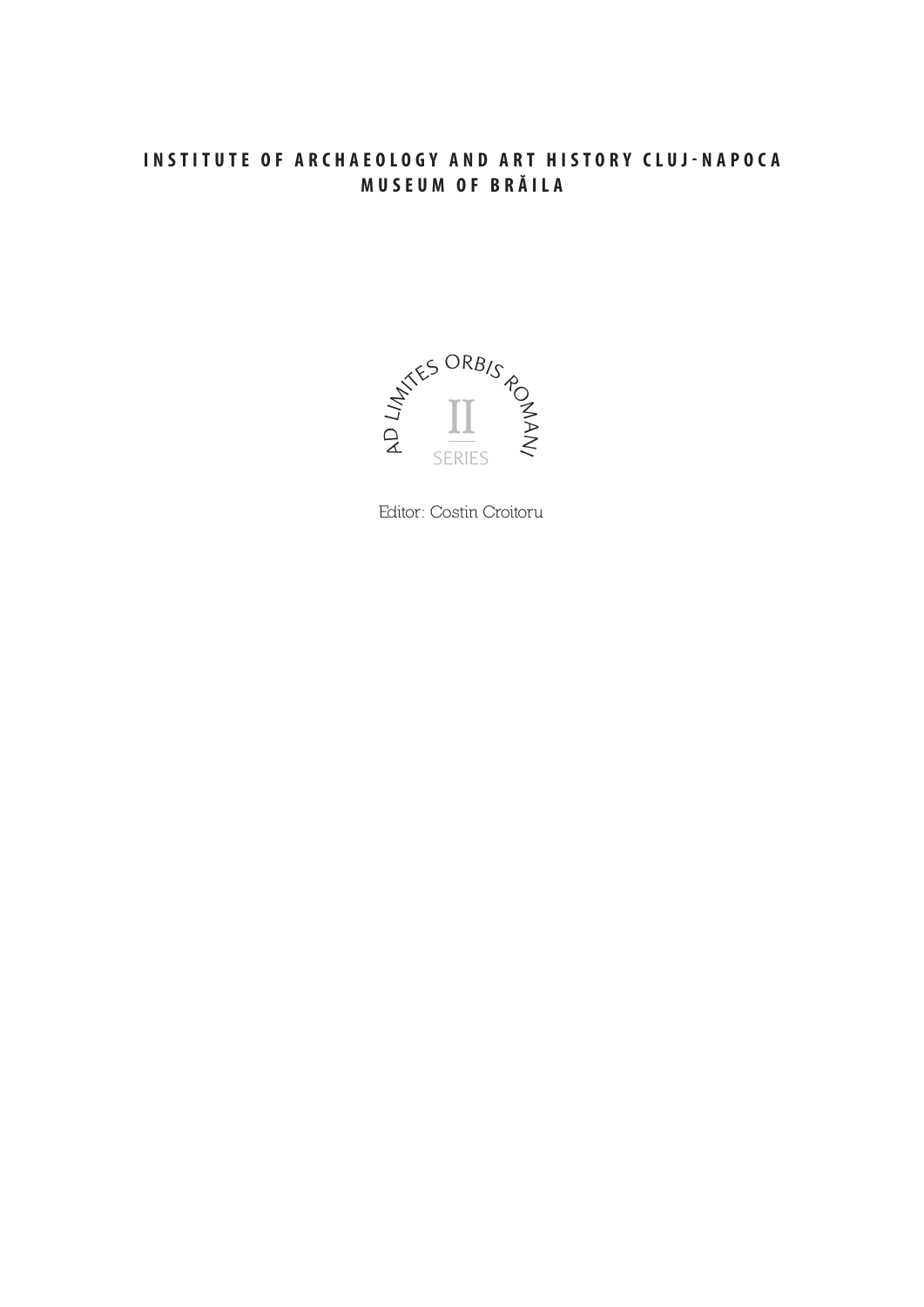# Lavinia Grumeza

# SARMATIAN **CEMETERIES** from Banat  $(LATE$   $I<sup>ST</sup>$  – EARLY  $5<sup>TH</sup>$  CENTURIES AD)

**MEGA Publishing House** Cluj‑Napoca 2014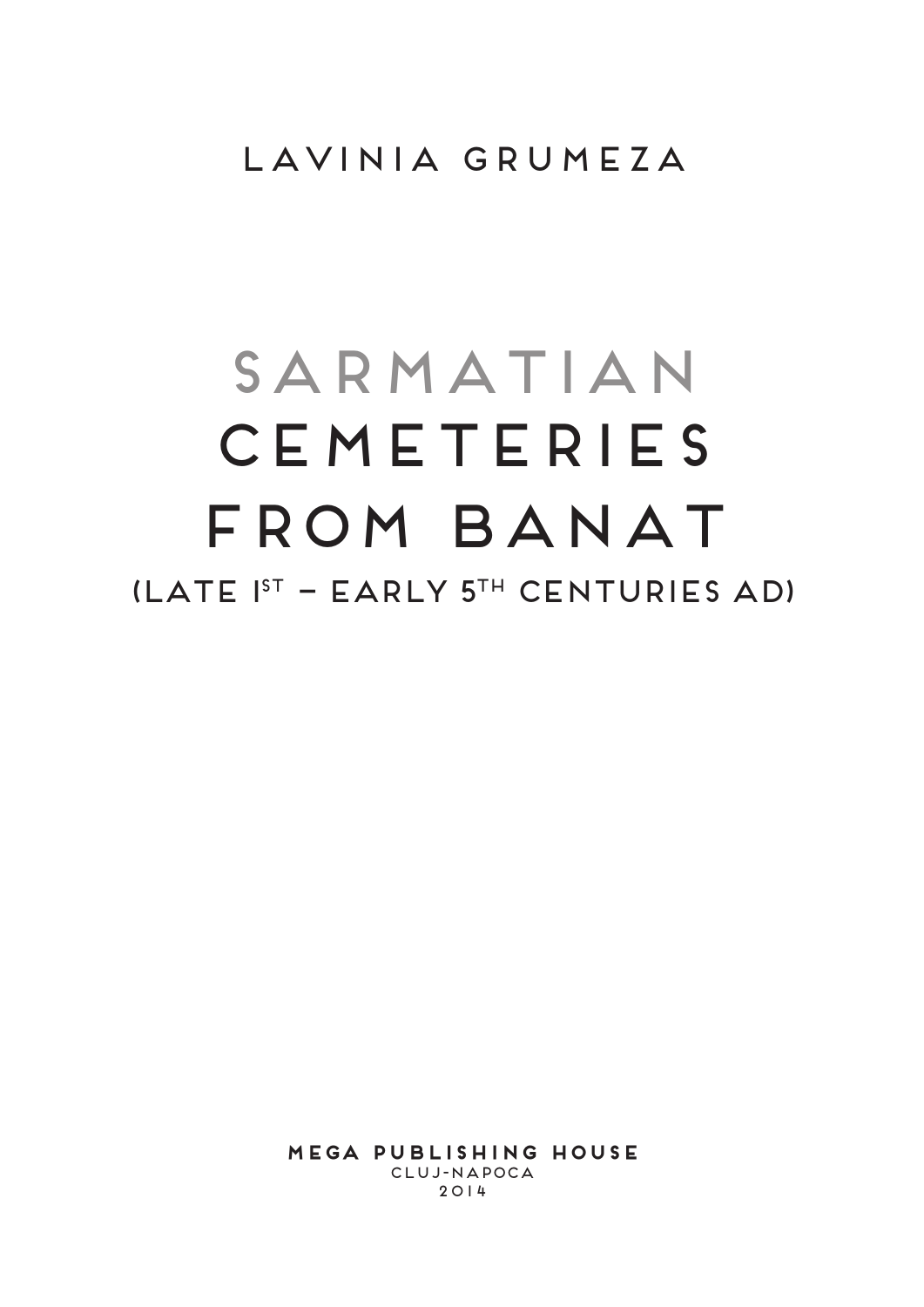This work was supported by grants of the Ministry of National Education, CNCS – UEFISCDI, project number PN-II-ID-PCE-2012-4-0210 and the grant of the Romanian National Authority for Scientific Research, CNCS – UEFISCDI, project number PN-II-RU-TE-2012-3-0216

> DTP and cover: Francisc Baja

Translation into English: Gabriela Balica (text), Gabriela Balica, A. I. Pázsint, D. Petruţ, C. G. Coatu (catalogue)

#### © Lavinia Grumeza, 2014

Any full or partial reproduction of the text, by any means, without the consent of the author is prohibited and shall be punished according to the law.

> **Descrierea CIP a Bibliotecii Naţionale a României GRUMEZA, LAVINIA** Sarmatian cemeteries from Banat (late  $1^{st}$  – early 5<sup>th</sup> centuries AD) / Lavinia Grumeza. - Cluj-Napoca : Mega, 2014 Bibliogr. ISBN 978-606-543-532-2

903.5(498.5)



Editura Mega | www.edituramega.ro e‑mail: mega@edituramega.ro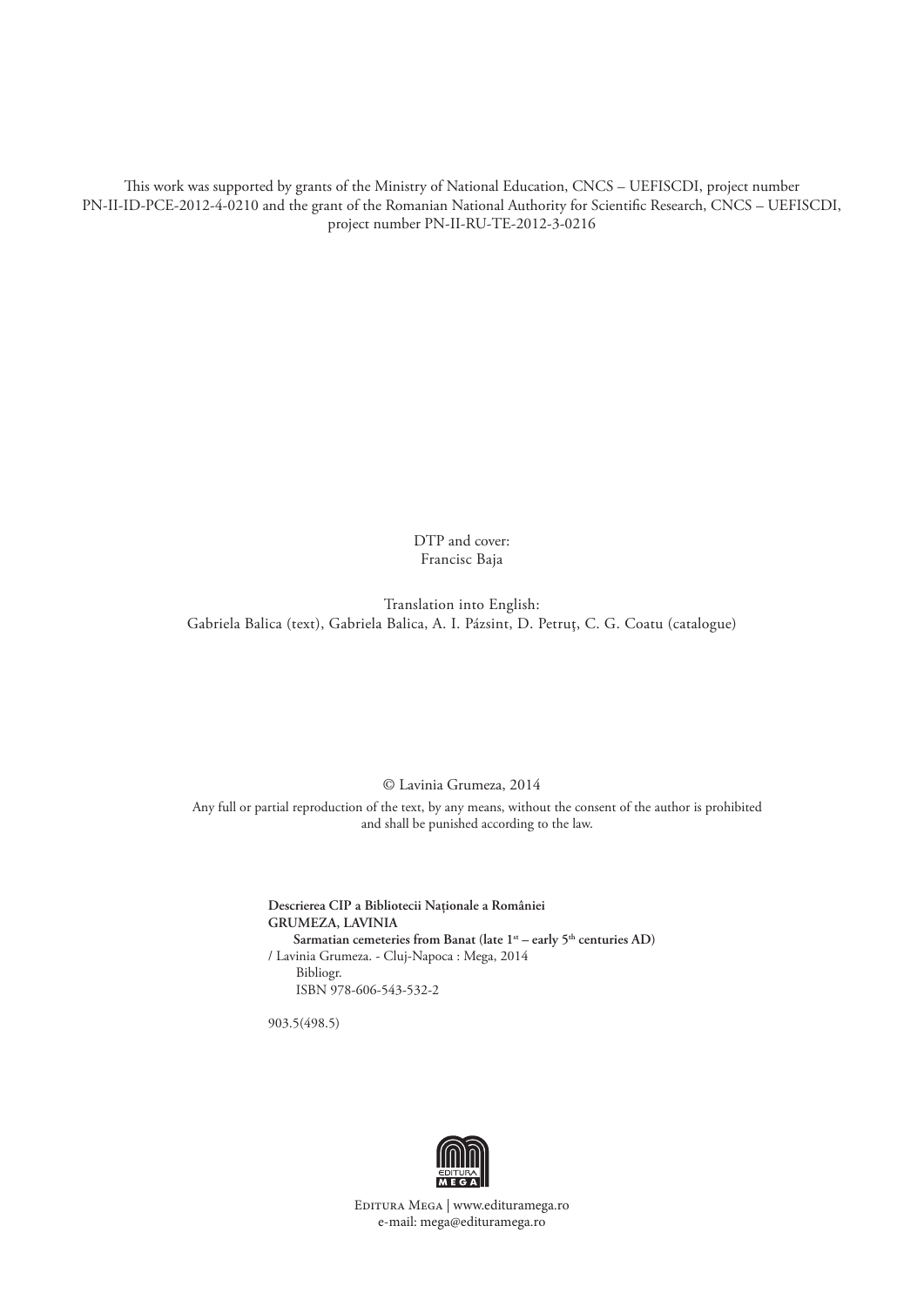# **CONTENTS**

| III. STATE OF RESEARCH AND THE ISSUE OF ASSIGNING 1ST-5TH CENTURY FINDS ON THE TERRITORY OF BANAT27 |  |
|-----------------------------------------------------------------------------------------------------|--|
|                                                                                                     |  |
|                                                                                                     |  |
|                                                                                                     |  |
|                                                                                                     |  |
|                                                                                                     |  |
|                                                                                                     |  |
|                                                                                                     |  |